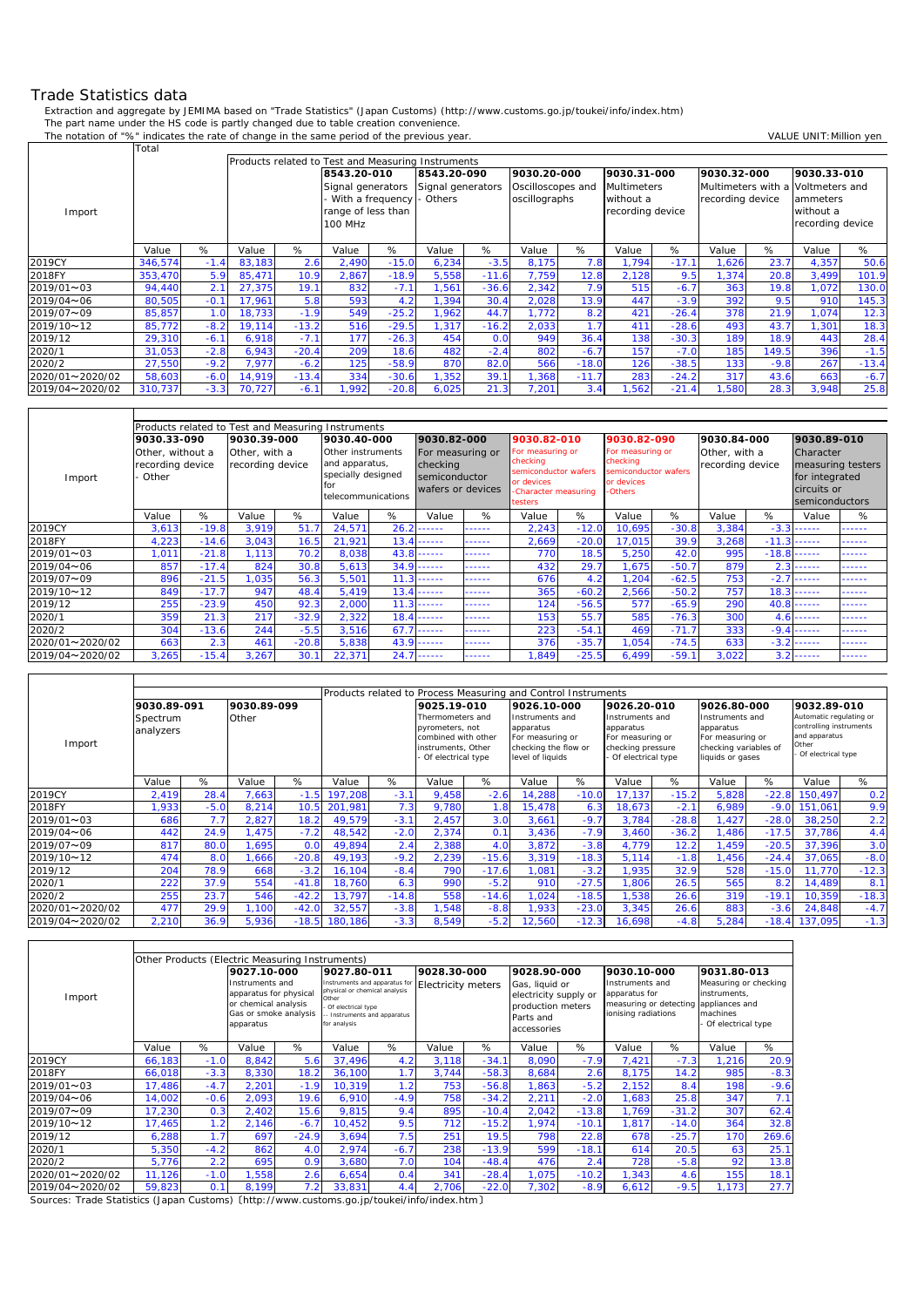|                   | Total   |         |         |         |                                                    |                                  |       |                                                   |       |                                   |                                                       |         |                                           |         | VALUL UNIII.IVIIIIIUII VUII       |         |
|-------------------|---------|---------|---------|---------|----------------------------------------------------|----------------------------------|-------|---------------------------------------------------|-------|-----------------------------------|-------------------------------------------------------|---------|-------------------------------------------|---------|-----------------------------------|---------|
|                   |         |         |         |         | Products related to Test and Measuring Instruments |                                  |       |                                                   |       |                                   |                                                       |         |                                           |         |                                   |         |
|                   |         |         |         |         |                                                    | 8543.20-000<br>Signal generators |       | 9030.20-000<br>Oscilloscopes and<br>oscillographs |       | 9030.31-000<br><b>Multimeters</b> | 9030.32-000<br>Multimeters with a<br>recording device |         | 9030.33-100<br>Voltmeters and<br>ammeters |         | 9030.33-900<br>Other<br>without a |         |
| Export            |         |         |         |         |                                                    |                                  |       |                                                   |       | without a<br>recording device     |                                                       |         | without a<br>recording device             |         | recording device                  |         |
|                   | Value   | %       | Value   | %       | Value                                              | %                                | Value | %                                                 | Value | %                                 | Value                                                 | %       | Value                                     | %       | Value                             | %       |
| 2019CY            | 553,209 | $-7.0$  | 237,496 | $-10.6$ | 55,422                                             | 41.7                             | , 263 | $-5.3$                                            | 1,210 | $-3.4$                            | 739                                                   | $-32.6$ | ,598                                      | 15.9    | 5,683                             | 6.8     |
| 2018FY            | 585,380 | 9.8     | 255,170 | 18.4    | 40,210                                             | 32.7                             | , 327 | $-0.7$                                            | .266  | $-2.5$                            | 956                                                   | $-1.8$  | ,415                                      | 2.0     | 5,580                             | 16.2    |
| $2019/01 \sim 03$ | 128,627 | $-6.7$  | 48,998  | $-17.5$ | 8.786                                              | 14.4                             | 283   | $-2.4$                                            | 309   | 4.4                               | 143                                                   | $-49.5$ | 357                                       | 11.2    | 1,458                             | 21.5    |
| 2019/04~06        | 130,181 | $-15.5$ | 51,016  | $-28.5$ | 8,799                                              | 47.4                             | 255   | $-16.9$                                           | 254   | $-27.4$                           | 169                                                   | $-41.5$ | 470                                       | 37.0    | 1,406                             | 6.2     |
| 2019/07~09        | 140,420 | $-8.0$  | 64,631  | $-9.9$  | 17,831                                             | 36.6                             | 332   | $-8.0$                                            | 230   | $-27.9$                           | 138                                                   | $-46.3$ | 389                                       | 6.6     | 1,134                             | $-11.7$ |
| 2019/10~12        | 153,981 | 2.6     | 72,851  | 15.5    | 20,006                                             | 61.4                             | 393   | 4.5                                               | 417   | 44.8                              | 289                                                   | 8.2     | 382                                       | 9.1     | 1,685                             | 11.3    |
| 2019/12           | 52,648  | 6.6     | 24,707  | 33.0    | 6,188                                              | 110.1                            | 182   | 23.0                                              | 194   | 104.2                             | 143                                                   | 110.3   | 113                                       | $-15.7$ | 464                               | $-19.0$ |
| 2020/1            | 37,659  | 14.3    | 19,438  | 63.8    | 6,668                                              | 132.4                            | 62    | $-18.2$                                           | 74    | 9.8                               | 37                                                    | 3.7     | 88                                        | 28.8    | 317                               | 2.2     |
| 2020/2            | 47,094  | 10.9    | 22,979  | 51.3    | 5,896                                              | 107.2                            | 66    | $-36.2$                                           | 94    | $-24.9$                           | 57                                                    | $-6.3$  | 156                                       | 29.9    | 459                               | $-25.6$ |
| 2020/01~2020/02   | 84,753  | 12.4    | 42,417  | 56.8    | 12,564                                             | 119.9                            | 129   | $-28.6$                                           | 167   | $-12.8$                           | 95                                                    | $-2.6$  | 244                                       | 29.5    | 776                               | $-16.3$ |
| 2019/04~2020/02   | 509,335 | $-4.3$  | 230,915 | $-1.0$  | 59,200                                             | 59.4                             | 1.109 | $-9.4$                                            | 1,068 | $-7.0$                            | 691                                                   | $-24.1$ | ,485                                      | 19.1    | 5,001                             | $-1.0$  |

|                                                           |             |         | Products related to Test and Measuring Instruments               |        |                                               |        |                                                                    |         |                                                                    |         |                                   |         |                               |                   |  |
|-----------------------------------------------------------|-------------|---------|------------------------------------------------------------------|--------|-----------------------------------------------|--------|--------------------------------------------------------------------|---------|--------------------------------------------------------------------|---------|-----------------------------------|---------|-------------------------------|-------------------|--|
|                                                           | 9030.39-000 |         | 9030.40-000                                                      |        | 9030.82-000                                   |        | 9030.82-100                                                        |         | 9030.82-900                                                        |         | 9030.84-000                       |         | 9030.89-100                   |                   |  |
| Other, without a<br>recording device<br>- Other<br>Export |             |         | Other instruments<br>and apparatus,<br>specially designed<br>for |        | For measuring or<br>checking<br>semiconductor |        | For measuring or<br>checking<br>semiconductor wafers<br>or devices |         | For measuring or<br>checking<br>semiconductor wafers<br>or devices |         | Other, with a<br>recording device |         | Character<br>for integrated   | measuring testers |  |
|                                                           |             |         | telecommunications                                               |        | wafers or devices                             |        | -Character measuring<br>testers                                    |         | -Others                                                            |         |                                   |         | circuits or<br>semiconductors |                   |  |
|                                                           | Value       | %       | Value                                                            | %      | Value                                         | %      | Value                                                              | %       | Value                                                              | %       | Value                             | %       | Value                         | %                 |  |
| 2019CY                                                    | 3,651       | 1.7     | 10.777                                                           |        | $16.8$ ------                                 | ------ | 34,574                                                             | $-40.9$ | 88,171                                                             | $-17.5$ | 6,081                             |         | $-8.9$ $-$                    | .                 |  |
| 2018FY                                                    | 3,818       | 28.9    | 9,363                                                            | 27.5   | .                                             | ------ | 55,460                                                             | 36.1    | 98.723                                                             | 13.2    | 6,910                             | 33.9    | ------                        | ------            |  |
| 2019/01~03                                                | 998         | 29.8    | 2,268                                                            | 6.3    | ------                                        | .      | 7,640                                                              | $-28.5$ | 18,241                                                             | $-30.9$ | 1,765                             | 15.2    | .                             | .                 |  |
| 2019/04~06                                                | 886         | $-16.7$ | 3,434                                                            | 66.7   | ------                                        | ------ | 8,604                                                              | $-57.0$ | 17.981                                                             | $-40.1$ | 1,522                             |         | $-7.1$ $-$                    | ------            |  |
| 2019/07~09                                                | 665         | $-40.1$ | 2,210                                                            | $-8.6$ | .                                             | ------ | 9,517                                                              | $-34.0$ | 23,868                                                             | $-15.6$ | ,560                              |         | $-27.9$ ------                | ------            |  |
| 2019/10~12                                                | 1.102       | 70.6    | 2,865                                                            | 9.5    | .                                             | ------ | 8,813                                                              | $-34.2$ | 28,081                                                             | 26.7    | .234                              | $-8.1$  | ------                        | ------            |  |
| 2019/12                                                   | 370         | 104.4   | 1,222                                                            | 56.7   | ------                                        | ------ | 2,291                                                              | $-51.8$ | 10,508                                                             | 71.8    | 566                               | 20.4    | ------                        | ------            |  |
| 2020/1                                                    | 83          | $-40.0$ | 547                                                              | 23.5   | .                                             | .      | 2,494                                                              | 20.8    | 7,222                                                              | 125.5   | 307                               |         | $-47.3$ ------                | ------            |  |
| 2020/2                                                    | 247         | $-24.2$ | .681                                                             | 110.4  | .                                             | ------ | 2,243                                                              | 4.0     | 9.003                                                              | 67.0    | 579                               |         | $33.9$ ------                 | ------            |  |
| 2020/01~2020/02                                           | 330         | $-28.9$ | 2,228                                                            | 79.4   | ------                                        | ------ | 4,736                                                              | 12.2    | 16,225                                                             | 88.8    | 886                               | $-12.7$ | ------                        | ------            |  |
| 2019/04~2020/02                                           | 2,983       | $-9.2$  | 10.737                                                           | 28.8   | .                                             | ------ | 31,670                                                             | $-39.1$ | 86,155                                                             | $-3.3$  | 5,202                             |         | $-15.6$ ------                | ------            |  |

|                          |                       |         |             |         |         |        |                                |         | Products related to Process Measuring and Control Instruments                                |        |                                                                                             |         |                                                                                               |        |                                                                                                    |         |
|--------------------------|-----------------------|---------|-------------|---------|---------|--------|--------------------------------|---------|----------------------------------------------------------------------------------------------|--------|---------------------------------------------------------------------------------------------|---------|-----------------------------------------------------------------------------------------------|--------|----------------------------------------------------------------------------------------------------|---------|
|                          | 9030.89-910           |         | 9030.89-990 |         |         |        | 9025.19-000                    |         | 9026.10-110                                                                                  |        | 9026.20-110                                                                                 |         | 9026.80-100                                                                                   |        | 9032.89-112                                                                                        |         |
| Export                   | Spectrum<br>analyzers |         | Other       |         |         |        | Thermometers and<br>pyrometers |         | Instruments and<br>apparatus<br>For measuring or<br>checking the flow or<br>level of liquids |        | Instruments and<br>apparatus<br>For measuring or<br>checking pressure<br>Of electrical type |         | Instruments and<br>apparatus<br>For measuring or<br>checking variables of<br>liquids or gases |        | Automatic regulating or<br>controlling instruments<br>and apparatus<br>Other<br>Of electrical type |         |
|                          | Value                 | %       | Value       | %       | Value   | %      | Value                          | %       | Value                                                                                        | %      | Value                                                                                       | %       | Value                                                                                         | %      | Value                                                                                              | %       |
| 2019CY                   | ,071                  | $-39.4$ | 27,256      | $-7.3$  | 115,549 | $-2.6$ | 5,596                          | $-2.4$  | 9,463                                                                                        | $-3.4$ | 18,125                                                                                      | $-14.5$ | 15,801                                                                                        | 23.3   | 66,564                                                                                             | $-3.6$  |
| 2018FY                   | .672                  | $-1.8$  | 28,470      | $-6.2$  | 116,456 | 2.4    | 5,333                          | $-1.2$  | 9,568                                                                                        | $-3.4$ | 20,744                                                                                      | $-2.4$  | 13.714                                                                                        | 19.4   | 67,097                                                                                             | 2.1     |
| 2019/01~03               | 297                   | $-24.4$ | 6,453       | $-12.6$ | 27,055  | $-7.3$ | , 344                          | $-23.1$ | 2,199                                                                                        | $-9.2$ | 4,631                                                                                       | $-8.7$  | 3,591                                                                                         | 33.5   | 15,290                                                                                             | $-11.3$ |
| $2019/04\n\nthicksim 06$ | 340                   | $-25.9$ | 6,896       | $-8.3$  | 28,203  | $-9.8$ | ,283                           | $-8.6$  | 2,324                                                                                        | $-2.8$ | 4,511                                                                                       | $-22.6$ | 3,885                                                                                         | 31.0   | 16,200                                                                                             | $-13.3$ |
| 2019/07~09               | 236                   | $-56.0$ | 6,521       | $-9.4$  | 29,527  |        | ,287                           | 7.2     | 2,493                                                                                        | $-3.8$ | 4,532                                                                                       | $-9.4$  | 4,227                                                                                         | 32.0   | 16,988                                                                                             | $-0.7$  |
| 2019/10~12               | 198                   | $-47.9$ | 7,386       | 1.2     | 30,764  | 6.0    | .682                           | 21.5    | 2,447                                                                                        | 2.5    | 4,451                                                                                       | $-15.8$ | 4,098                                                                                         | 3.6    | 18,086                                                                                             | 13.0    |
| 2019/12                  | 68                    | $-42.9$ | 2,398       | 9.1     | 10,606  | 11.8   | 546                            | 16.7    | 895                                                                                          | 11.7   | 1,424                                                                                       | $-14.8$ | ,274                                                                                          | $-2.5$ | 6,467                                                                                              | 23.4    |
| 2020/1                   | 53                    | $-26.8$ | 1,486       | $-23.2$ | 7,887   | 6.7    | 352                            | $-0.3$  | 602                                                                                          | 5.2    | 1,083                                                                                       | $-13.5$ | 1.113                                                                                         | 29.4   | 4,737                                                                                              | 8.8     |
| 2020/2                   | 73                    | $-28.7$ | 2,425       | 14.7    | 10,614  | 27.0   | 653                            | 72.8    | 943                                                                                          | 28.1   | 1,463                                                                                       | $-4.4$  | ,372                                                                                          | 18.9   | 6,183                                                                                              | 35.6    |
| 2020/01~2020/02          | 126                   | $-27.9$ | 3,912       | $-3.4$  | 18,501  | 17.5   | 1,005                          | 37.5    | 1,544                                                                                        | 18.1   | 2,546                                                                                       | $-8.5$  | 2,485                                                                                         | 23.4   | 10,920                                                                                             | 22.5    |
| 2019/04~2020/02          | 900                   | $-41.9$ | 24,715      | $-5.2$  | 106,995 | .8     | 5,257                          | 11.4    | 8,808                                                                                        | 1.5    | 16,040                                                                                      | $-15.1$ | 14,695                                                                                        | 21.1   | 62,194                                                                                             | 2.4     |

|                   |         |         | Other Products (Electric Measuring Instruments)                                                         |         |                                                                                                               |                             |                    |         |                                                                                          |      |                                                                                   |         |                                                                                           |         |
|-------------------|---------|---------|---------------------------------------------------------------------------------------------------------|---------|---------------------------------------------------------------------------------------------------------------|-----------------------------|--------------------|---------|------------------------------------------------------------------------------------------|------|-----------------------------------------------------------------------------------|---------|-------------------------------------------------------------------------------------------|---------|
|                   |         |         | 9027.10-000                                                                                             |         | 9027.80-190                                                                                                   |                             | 9028.30-000        |         | 9028.90-000                                                                              |      | 9030.10-000                                                                       |         | 9031.80-190                                                                               |         |
| Export            |         |         | Instruments and<br>apparatus for physical<br>or chemical analysis<br>Gas or smoke analysis<br>apparatus |         | Instruments and apparatus for<br>physical or chemical analysis<br>Other<br>Of electrical type<br>for analysis | - Instruments and apparatus | Electricity meters |         | Gas, liquid or<br>electricity supply or<br>production meters<br>Parts and<br>accessories |      | Instruments and<br>apparatus for<br>measuring or detecting<br>ionising radiations |         | Measuring or checking<br>instruments.<br>appliances and<br>machines<br>Of electrical type |         |
|                   | Value   | %       | Value                                                                                                   | %       | Value                                                                                                         | %                           | Value              | %       | Value                                                                                    | %    | Value                                                                             | %       | Value                                                                                     | %       |
| 2019CY            | 200,164 | $-4.9$  | 20,296                                                                                                  | 3.1     | 18.955                                                                                                        | $-9.5$                      | 177                | 6.0     | 2,849                                                                                    | 16.0 | 712                                                                               | 10.4    | 157,175                                                                                   | $-5.7$  |
| 2018FY            | 213,754 | 4.8     | 20,293                                                                                                  | 15.5    | 20,133                                                                                                        | $-5.6$                      | 140                | $-53.6$ | 2,543                                                                                    | 9.6  | 616                                                                               | $-18.7$ | 170.029                                                                                   | 5.1     |
| $2019/01 \sim 03$ | 52,574  | 6.6     | 5,065                                                                                                   | 13.4    | 4,412                                                                                                         | $-15.5$                     | 25                 | $-51.9$ | 538                                                                                      | 19.3 | 201                                                                               | $-12.6$ | 42,333                                                                                    | 8.8     |
| 2019/04~06        | 50,962  | $-0.9$  | 5,156                                                                                                   | 20.8    | 4,922                                                                                                         | $-5.6$                      | 28                 | $-50.9$ | 808                                                                                      | 18.5 | 232                                                                               | 78.5    | 39,816                                                                                    | $-3.1$  |
| 2019/07~09        | 46,262  | $-10.7$ | 4,838                                                                                                   | 14.5    | 4,351                                                                                                         | $-12.8$                     | 50                 | 194.1   | 677                                                                                      | 9.0  | 113                                                                               | 15.3    | 36,233                                                                                    | $-13.4$ |
| 2019/10~12        | 50,366  | $-13.1$ | 5,237                                                                                                   | $-22.2$ | 5,270                                                                                                         | $-4.5$                      | 74 <sub>1</sub>    | 80.5    | 826                                                                                      | 17.7 | 166                                                                               | $-11.2$ | 38.793                                                                                    | $-13.4$ |
| 2019/12           | 17,335  | $-18.7$ | ,609                                                                                                    | $-42.1$ | 1,699                                                                                                         | $-15.2$                     | 24                 | 71.4    | 295                                                                                      | 60.3 | 64                                                                                | 10.3    | 13,644                                                                                    | $-16.2$ |
| 2020/1            | 10,334  | $-24.5$ | 702                                                                                                     | $-46.1$ | 1,035                                                                                                         | $-10.5$                     | 5                  | $-13.5$ | 183                                                                                      | 44.2 | 69                                                                                | 76.0    | 8,340                                                                                     | $-24.5$ |
| 2020/2            | 13,501  | $-28.6$ | 1,110                                                                                                   | $-33.7$ | 1,898                                                                                                         | 37.6                        | 8                  | $-42.4$ | 211                                                                                      | 70.5 | 22                                                                                | $-59.3$ | 10,252                                                                                    | $-34.5$ |
| 2020/01~2020/02   | 23,835  | $-26.9$ | 1,811                                                                                                   | $-39.2$ | 2,934                                                                                                         | 15.6                        | 13 <sub>1</sub>    | $-33.7$ | 395                                                                                      | 57.2 | 91                                                                                | $-2.6$  | 18,592                                                                                    | $-30.4$ |
| 2019/04~2020/02   | 171,425 | $-11.5$ | 17,042                                                                                                  | $-6.4$  | 17,477                                                                                                        | $-4.3$                      | 165                | 22.4    | 2,706                                                                                    | 19.9 | 602                                                                               |         | 18.4 133,434                                                                              | $-13.6$ |

Sources: Trade Statistics (Japan Customs) 〔http://www.customs.go.jp/toukei/info/index.htm〕

 $\mathsf{r}$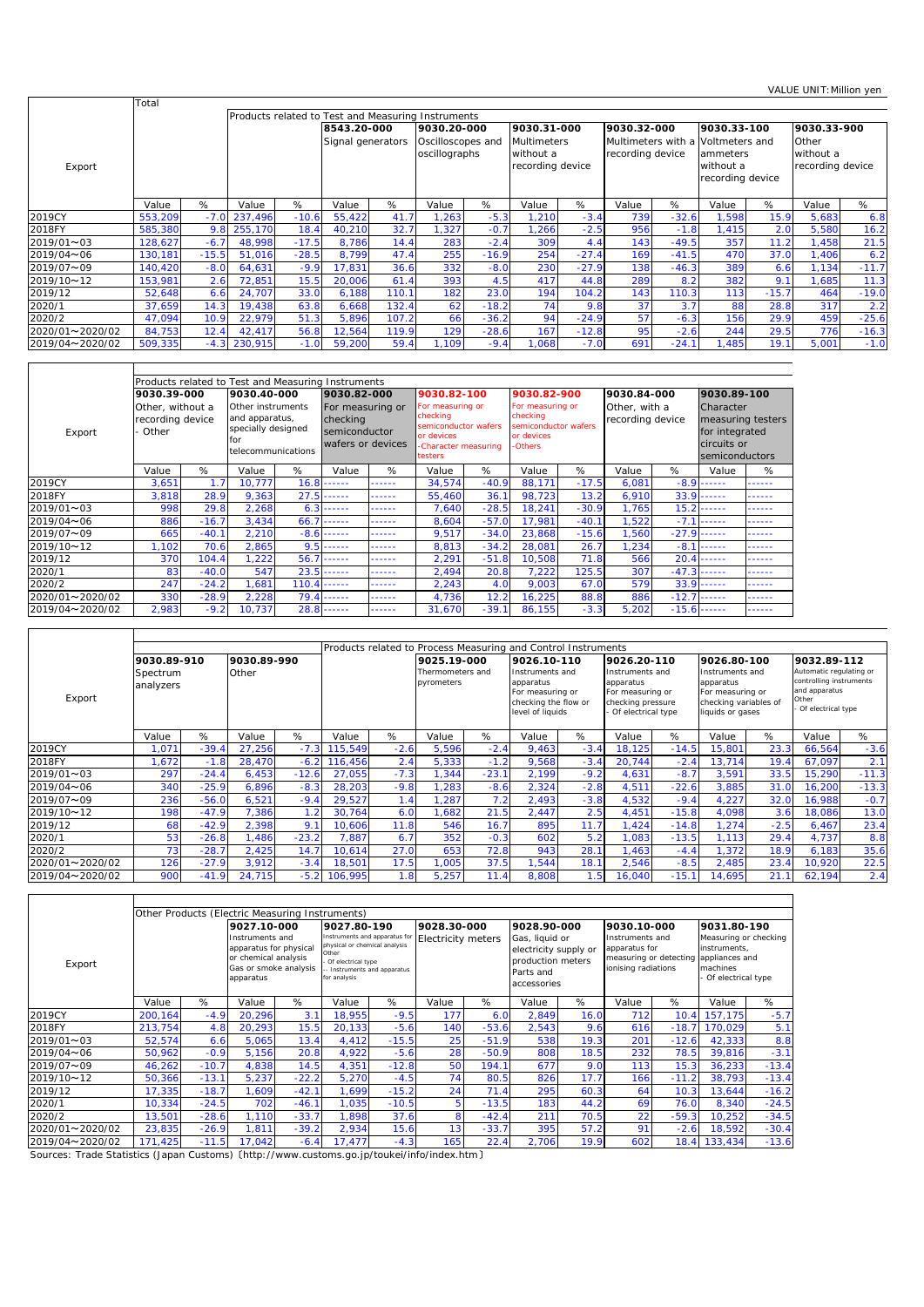

## Trade Statistics data(Import) :Electric Measuring Instruments

Sources: Trade Statistics (Japan Customs) 〔http://www.customs.go.jp/toukei/info/index.htm〕